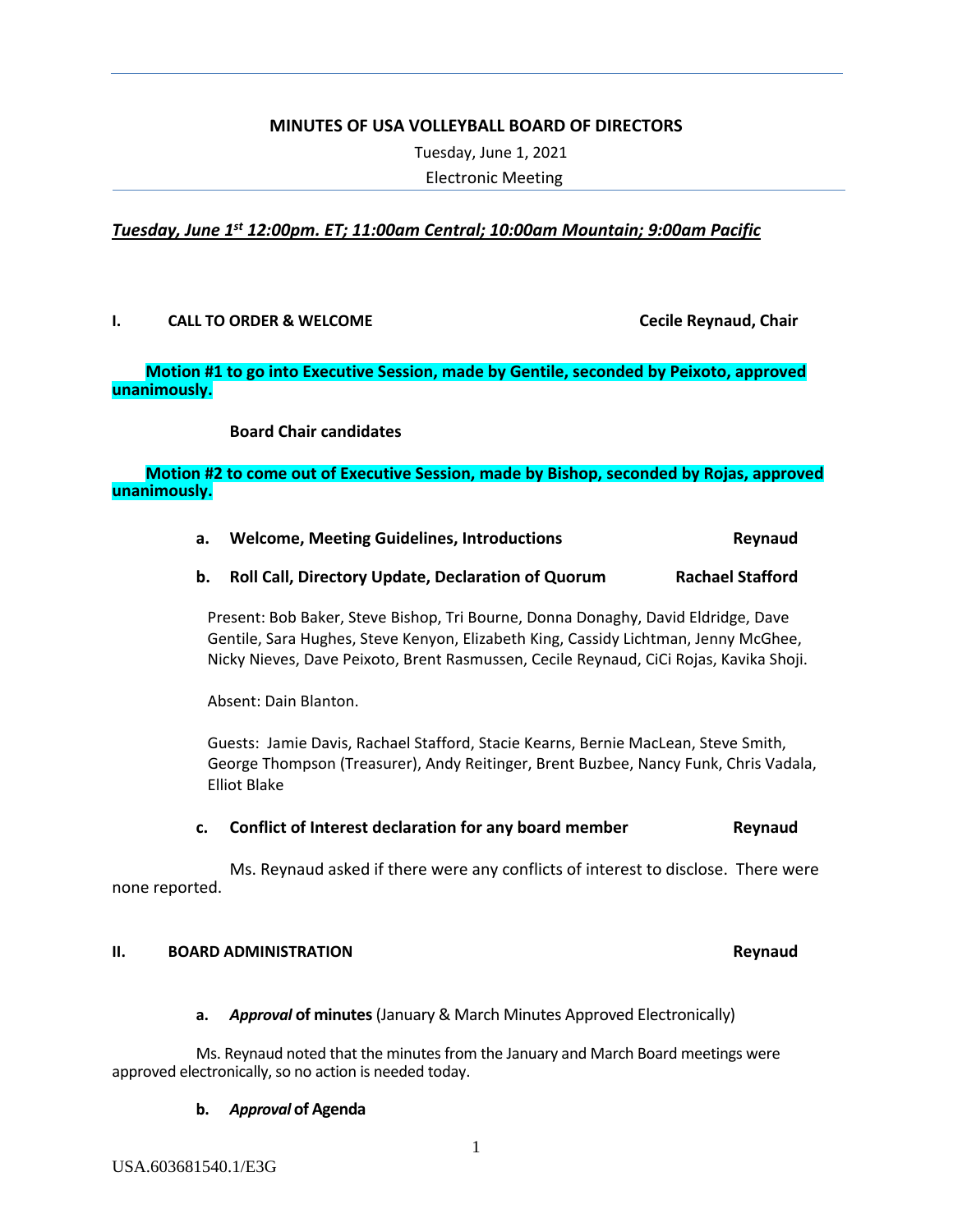#### **Motion #3 to approve agenda, made by Eldridge, seconded by McGhee, approved unanimously.**

#### **III. BOARD CHAIR REPORT Reynaud**

a. Results of electronic voting between meetings

Ms. Reynaud reported on the actions taken by the Board between meetings.

b. Chair activities

Ms. Reynaud reported on her activities since the January meeting. She noted that this will be her last meeting as chair, and her term as chair will end at the end of June. She noted that the USOPC collegiate sustainability conference was very helpful and important. This is a think tank formed by the NCAA and USOPC to see how they could work together to support each other. Ms. Reynaud noted that compliance with USOPC audit standards is very important, and the National Office has been focusing on these for a while now. It is also important for the Board to pay close attention to these standards. She also noted that USA Volleyball will need to have 1/3 representation on all committees. Recruiting and educating athletes will be very important, and she noted that the USOPC will be providing some training in this area. Volleyball restructuring has been a big topic, and this will continue to come up. When talking about restructuring, it is important to do so with an inclusive group. Finalizing the DEI Strategic Plan is in process and very important – inclusion is critical to growing the sport. She also noted that we all need to be better educated on what DEI really means. As leaders of the sport, it is very important that we are knowledgeable in this area. Coaching education –USA Volleyball has hired a new director of coaching. Reconfiguring the Bylaws will be an important project in the near future. The USA Volleyball Foundation is also important – she recommended that USA Volleyball hire someone to do fundraising, noting this is an executive decision and not a Board decision. She also encouraged the Board to work together with our constituents.

# **IV. CEO REPORT Jamie Davis**

Mr. Davis noted that he had uploaded his report for everyone to view. Memberships YTD through end of April, we are down about 17% on total memberships and down 18.6% on Full Memberships. We had budgeted to be down 50%, so this is favorable. He also noted several regions that had significant growth despite COVID.

USAV created strike force teams with Sports Engine to focus on and identify major system enhancements. Twelve have been implemented and there are approximately another 30 to go.

Officials – the new National Standard of On-Line Course content was created. This was designed to be more kid friendly. We are also hosting more meetings to increase engagement with the officials.

Dave McCann was hired as the Director of Education Services. He has a very strong background in this area. Mr. Davis then reviewed Mr. McCann's priorities over the first 100 days.

On SafeSport, the new MAAPP plan is scheduled to be in place and effective on September 1, 2021, so it is in place for the new membership season. We've had 82 cases this year, which is down from 88 at the same time last year. We have seen a bit of a spike in the last 30-45 days.

DEI – Mr. Davis showed a slide on the diversity of the organization, noting there is some diversity but still a ways to go. He also noted that a Climate Survey was sent out to many people as part of the RISE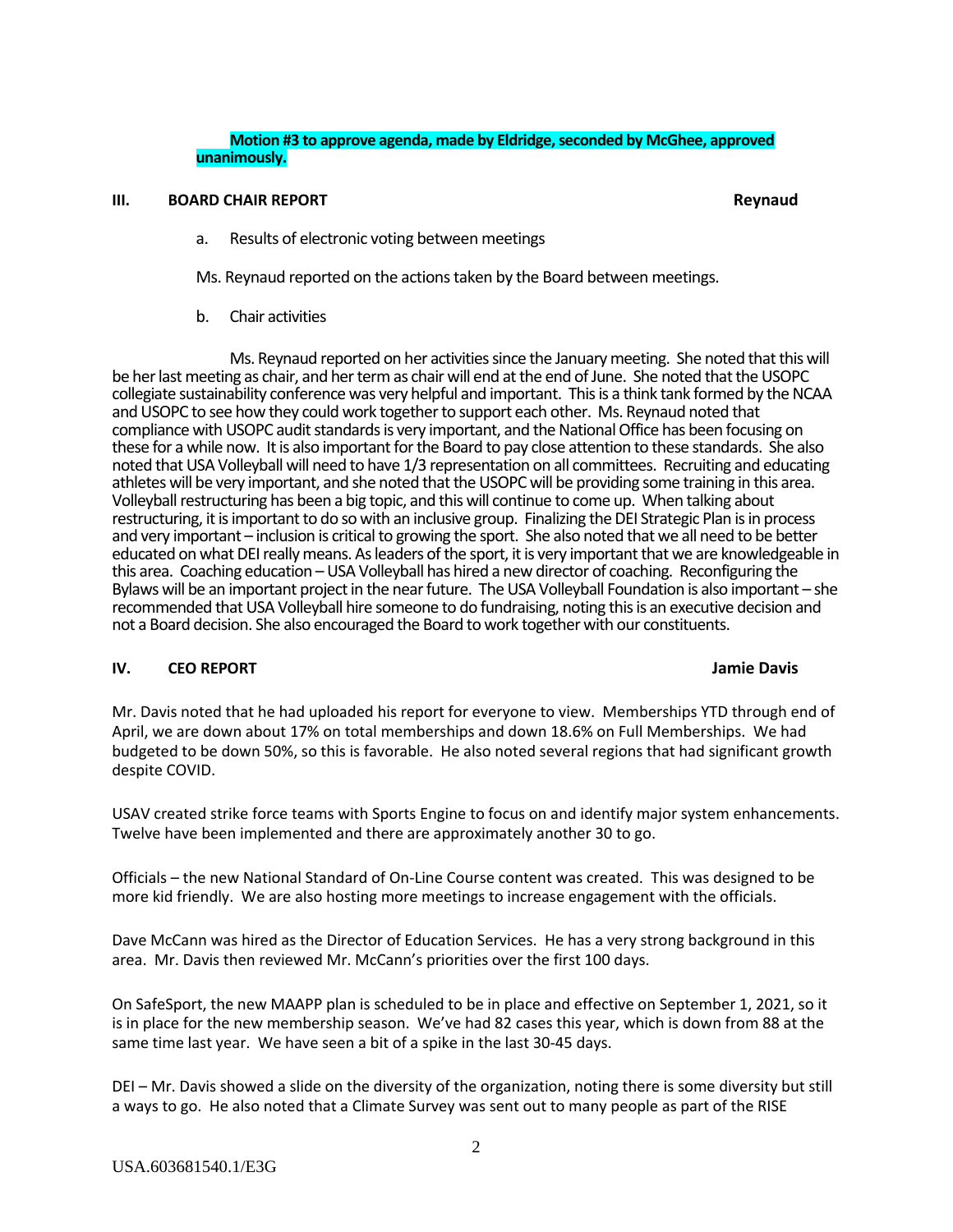partnership. He noted that the Right to Demonstrate is a big issue, noting that the IOC's Rule 50 and the USOPC's policy are no longer aligned. The IOC does not allow protests at the Games, whereas the USOPC now allows peaceful protests. USA Volleyball has decided to mirror the USOPC's policy domestically. A second issue is the transgender policies and challenges at the state level. He noted that state laws could have an impact on USA Volleyball's local events.

The National Team Development Program had thee town halls and hosted the second edition of the Tech Academy. USAV also secured a 90-person scouting network across indoor and beach disciplines. The NTDP Academy is scheduled to launch in early June. Thirty courses have been filmed so far. USAV is also designing USAVplay camps and popup clinics, with focus on being "position agnostic" for pre-pubescent kids.

He then discussed the upcoming calendar. USAV decided not to send U19 and U21 teams to the 2021 FIVB World Championships (U19 was held in Iran, and the U21 Teams did not receive a bid). He noted that the USA National Beach Tour is in full swing now. He reported that the are 37 qualifying events between Girls, Girls 18s and Boys Bids, and so far only one has been cancelled due to COVID. In January, USAV sent out an extensive RFP for the 2022-2025 USA Volleyball Championship Events. The response has been very favorable, with many new cities expressing interest in hosting events. The plan is to review the applications and make a multi-year announcement of hosts.

National Teams - on the Beach side, Mr. Davis discussed the FIVB Olympic Ranking cutoff, with both men and women experiencing tight races. The men are tied, and the women are extremely close. On the Indoor side, we were able to extend the lease for another year (minimum) in Anaheim. He also noted that the shorter Olympic cycle for Paris will require a different approach for team development. On the Sitting side, the Women have qualified for the Paralympics, and the Men are in Duisburg, Germany for the last qualifier. To make it to the Paralympics, the team must win the event. On Beach ParaVolley, camps are scheduled to be held this weekend, and fall training camps are being discussed. VNL has moved to a bubble for both men and women in Rimini, Italy. Both teams are using the VNL as the tournament to finalize the rosters for Tokyo. The official deadline for Olympic Team selection is June  $15<sup>th</sup>$ .

Athletes Unlimited was the most successful launch of a professional volleyball league in US history. They did a great job overcoming huge challenges like COVID. Feedback from the players has been very positive. The League has announced that they are coming back in 2022.

On Marketing and Creative Services, USAV launched a new digital podcast on April 14<sup>th</sup>, 100 days out from Tokyo. USAV is finalizing the announcement of two new corporate partners. USAV has put a huge concentration on post-Games for momentum, since indoor and beach are among the most watched sports in the Olympics. USAV launched Phase 1 of a new marketing plan to drive membership and retention on March 1st.

On the Foundation, USAV has created a campaign to raise money for our athletic programs leading to Tokyo that provides pins and other small gifts in return for a donation.

Mr. Davis reviewed the appointments of US individuals to the FIVB Council and Commissions. This is very important to the USOPC, and we will be graded on this.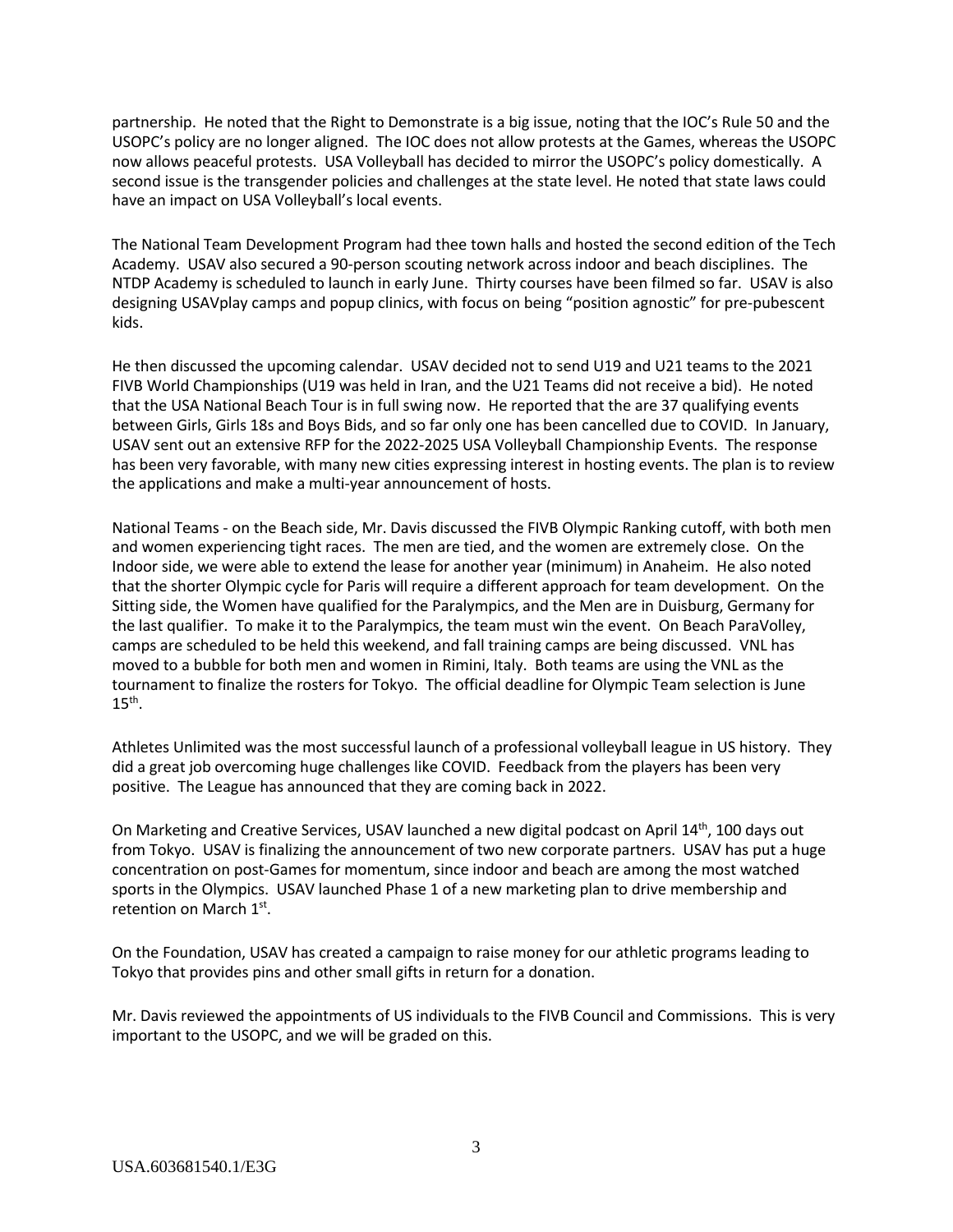Mr. Davis then took a moment to thank Cecile Reynaud. He reflected on her tireless involvement and the blood, sweat and tears she gave to the sport and the organization. Ms. Reynaud thanked the Board for their confidence in her.

Mr. Bishop asked about the demographics of the membership numbers. He asked if we need to continue with an option of "prefer not to share." Ms. MacLean said that this follows the USOPC policy and is legally required. He asked if the Foundation fundraiser donations would be restricted. Mr. Davis confirmed that they are. Ms. Lichtman asked why several SafeSport cases are still open after 2-3 years. Ms. Stafford explained that sometimes the SafeSport cases are tied up with federal cases, and the Center is asked not to do anything until the federal investigation is completed, noting that if the case is serious, the Center can impose a temporary measures sanction while the federal investigation is ongoing.

Ms. Reynaud thanked Mr. Davis for all he does for the organization.

# **V. AUDIT, FINANCE & BUDGET COMMITTEE REPORT George Thompson, Treasurer**

# **a. 2021 Budget update**

Mr. Thompson thanked Ms. Reynaud for all she has done for USAV and for him. The AFB's goal is to "meet and exceed" USOPC standards. One of those goals is financial reporting, and the AFB has been sending out regular dashboards. The PPP loan has been forgiven. AFB is now meeting quarterly – the next meeting is tomorrow. The AFB is also forming an advisory committee to assist and advise in the area of fundraising.

# **VI. FOUNDATION REPORT Cecile Reynaud/Mark Peterson**

# **a. Committee updates** (development, alumni, investment)

Ms. Reynaud reported on the three Foundation committees. The investment group continues to do a good job focusing on the investments. Mr. Thompson reported on the progress of the alumni committee, noting that the committee has several initiatives, including doing something for the Olympics if COVID regulations allow. The development committee is meeting monthly.

# **VII. ATHLETE REPORTS**

# **a. Indoor Athlete report Cassidy Lichtman/Kawika Shoji**

Ms. Lichtman reported on the progress of the women's and men's team. She noted that Mr. Shoji reported that things are going well in the bubble in Italy.

# **b. Sitting Athlete report Brent Rasmussen/Nicky Nieves**

Mr. Rasmussen saw the men's team play during their training camp in Oklahoma. He encouraged everyone to tune into the men's qualifying tournament. He noted the need to recruit new players to the men's team, which has been a bit more challenging due to COVID.

Ms. Nieves reported on the training of the women's team and preparations for Tokyo. The team is playing a lot of volleyball and getting ready to announce the roster.

4

# **c. Beach Athlete report Sara Hughes/Tri Bourne**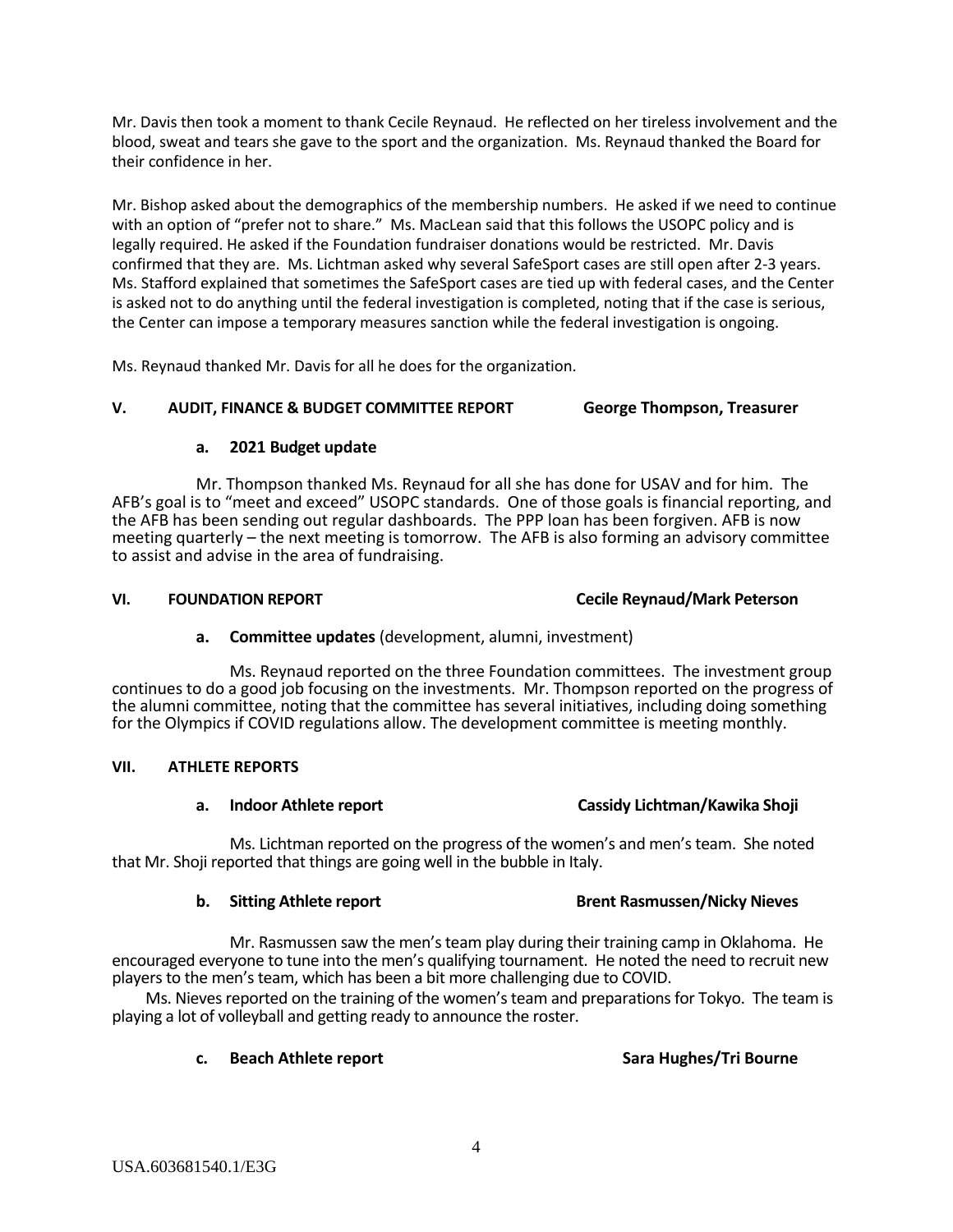Mr. Bourne reported that the teams are in the Czech Republic. The Men are making ground on the top two teams in the world, but need to win the event in the Czech Republic to qualify.

#### **VIII. BYLAWS & GOVERNANCE**

#### **a. Athlete Representation Task Force Recommendations Cecile Reynaud**

Ms. Reynaud reported that she has uploaded the recommendations from the Task Force. This has also been provided to the Governance Committee. She also included a chart to show how athletes are being represented now. Mr. Bishop asked what the penalties might be if athletes do not attend meetings. Mr. Smith responded that historically, the USOPC has not penalized NGBs if athletes do not attend meetings as long as they have the representation on the Board or committee involved.

#### **b. Board committees for quad Cecile Reynaud**

Ms. Reynaud noted that some Board committees will need additional athlete representation than have previously been on those committees. Mr. Baker noted that committee members are no longer appointed for the entire quad, which Mr. Reitinger confirmed.

#### **c. Board & governance future restructure Cecile Reynaud**

Ms. Reynaud noted that this topic came up over a year ago. This was discussed with the athlete representation Task Force. The Task Force considered whether to send this to the Governance Committee or set up a new Task Force. Mr. Gentile noted that whichever way we go, it will have to go through the Governance Committee. Mr. Baker suggested several models that could work for this. He recommended that we expand the existing group that is working on this issue and for that expanded group to bring a recommendation to the Governance Committee. Ms. Rojas asked about an Executive Committee and noted that can often be part of good governance. Mr. Reitinger noted that historically the assemblies have made recommendations on any restructuring and forwarded those to the Board. The Board discussed whether an Executive Committee should be re- implemented.

**Motion #4 made by Gentile, seconded by Rasmussen, to ask the Governance Committee to consider whether USAV should have an Executive Committee, passed unanimously.**

# **d. Board seat & board chair elections – Independent, HP, Male Indoor, Coach**

David Eldridge has been approved to serve as the Independent Director. Jenny McGhee has been approved by the Nominating Committee and is being considered in the vote being held today. Kawika Shoji has been retained by the athletes as an Athlete Director.

**e. Assembly reports** Ms. Reynaud that reports on each assembly have been filed.

| 1. Junior Assembly Report |  | <b>David Gentile</b> |  |
|---------------------------|--|----------------------|--|
|                           |  |                      |  |

No questions were raised.

**2. RVAA Assembly Report Dave Pexioto/Baker/Donaghy**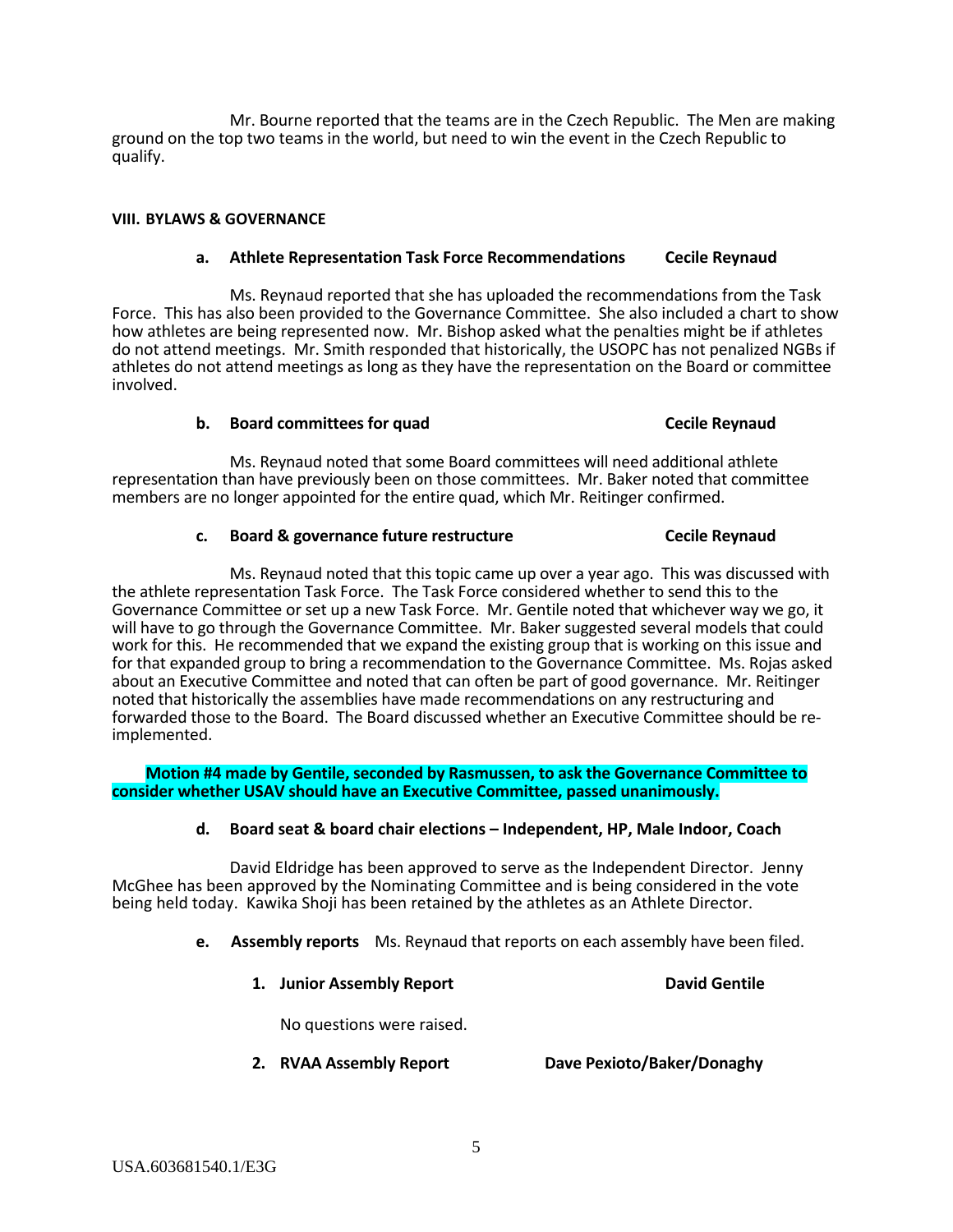Mr. Peixoto suggested that item #6 from the report be channeled to the DEI committee. Ms. Stafford noted that NCSI does not collect this information. Mr. Kenyon asked about whether there should be a review for people who fail a background screening that is not due to a conviction of a crime. Ms. Stafford expressed concern about the volume of reviews this could create. She also noted that the background screen is not "reconvicting" people. Participating in volleyball is a privilege and not a right. She also explained the types of issues that are coming up and how those are typically resolved through an appeal.

No questions were raised.

# **4. International Athletes Assembly Report Katie Holloway**

**5. Beach Assembly Thang Nguyen**

**3. Officials Assembly Report Carlos Rodriguez**

No questions were raised. Mr. Rasmussen noted that the International Assembly has put together a small group to look at athlete funding.

|    | No questions were raised.                                          |                         |  |
|----|--------------------------------------------------------------------|-------------------------|--|
| f. | <b>Board Committee Reports</b>                                     |                         |  |
| 6. | <b>Governance Committee</b>                                        | <b>Andy Reitinger</b>   |  |
|    | No questions were raised.                                          |                         |  |
| 7. | <b>Diversity Committee</b>                                         | <b>Cassidy Lichtman</b> |  |
|    | Ms. Lichtman briefly discussed the DEI strategic plan and the RISE |                         |  |

partnership. Mr. Rasmussen asked how the members of the Committee were decided upon. Ms. Lichtman noted that all volunteered for the Committee and the Committee tried to make sure many constituencies are covered.

|  | 1. Nominating Committee | <b>Nancy Funk</b> |
|--|-------------------------|-------------------|
|--|-------------------------|-------------------|

No questions were raised.

# **IX. 2021-24 Strategic Plan Chris Vadala Chris Vadala**

Mr. Vadala updated the Board on the progress of the organizational goals set up in response to the Strategic Plan. At this time, four of the goals are "green" which are progressing according to schedule, and one is "yellow" (brand equity and affinity) which means USAV is keeping an eye on this and meeting the goal is still possible. The details of these goals and their progress is stated in the report filed with the Board. This information will be in a dashboard beginning in the third quarter.

# **X. NEW BUSINESS**

a. Future meetings and the state of the state of the Reynaud

October board meeting date (?) - electronic January board meeting date (?) – in person

6